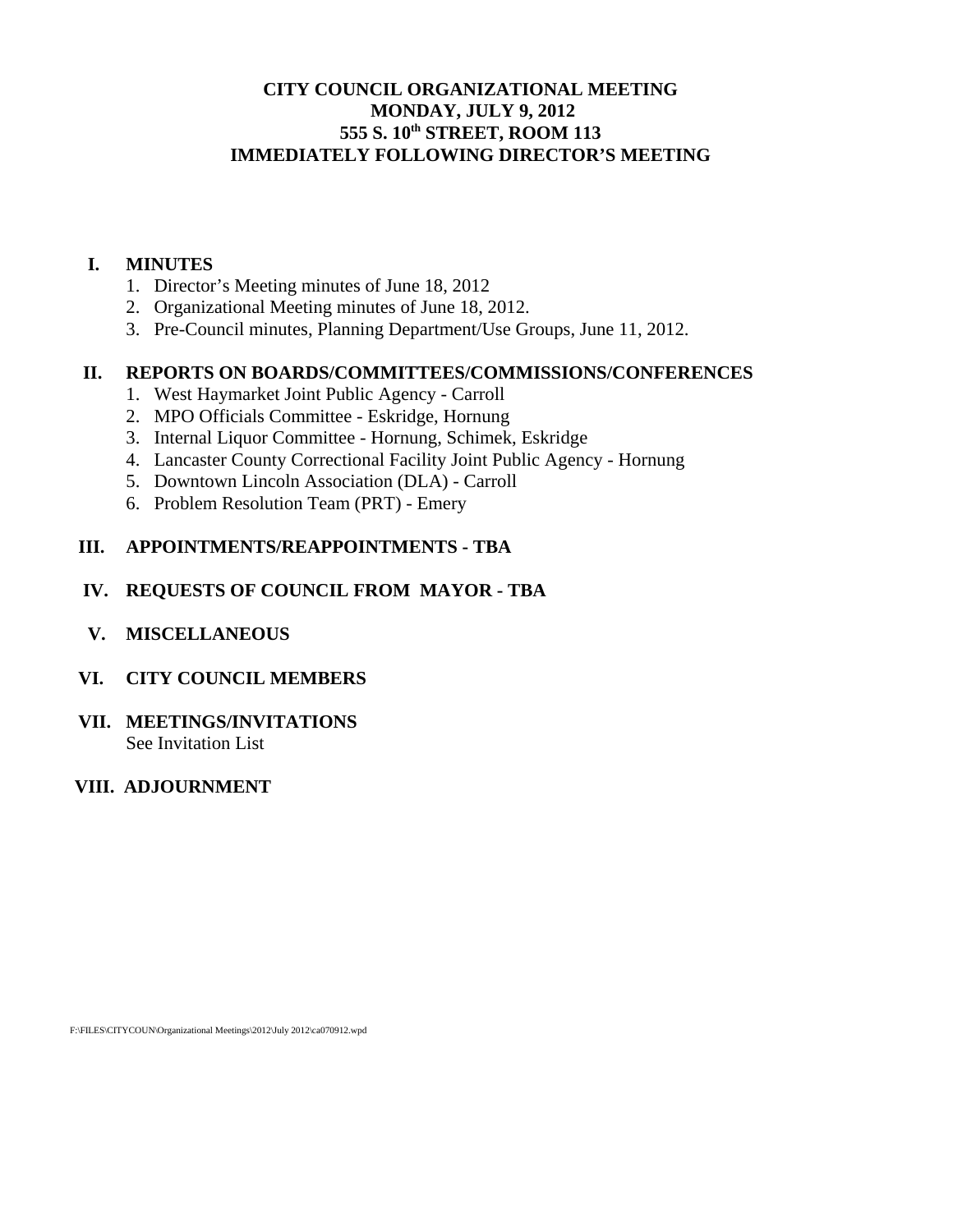#### **MINUTES CITY COUNCIL ORGANIZATIONAL MEETING MONDAY, JULY 9, 2012**

- **Present:** Adam Hornung, Chair; Carl Eskridge, Vice Chair; DiAnna Schimek; Jon Camp; Doug Emery; Jonathan Cook; and Gene Carroll
- **Others:** Rick Hoppe, Chief of Staff; Trish Owen, Deputy chief of Staff; and Denise Pearce, Senior Policy Counsel

Chair Hornung opened the meeting at 2:11 p.m. and announced the location of the Open Meetings Act.

#### **I. MINUTES**

- 1. Director's Meeting minutes of June 18, 2012
- 2. Organizational Meeting minutes of June 18, 2012.
- 3. Pre-Council minutes, Planning Department/Use Groups, June 11, 2012.

With no corrections the above minutes were approved.

#### **II. REPORTS ON BOARDS/COMMITTEES/COMMISSIONS/CONFERENCES**

#### **1. West Haymarket Joint Public Agency - Carroll**

Carroll stated they had two items at the last meeting, one for the approval of the Judd contract for track removal. The second contract was with Mortensen for the curtain which is hung in the middle of the arena. Did through the Mortensen contract as they have done all the high steel. Both contractors have done a very good job. On time and in budget.

Hornung inquired about the South Street construction. Carroll replied there are assurances the work almost completed. Eskridge asked when expected? Hoppe replied the section on South Street would open tomorrow. Do have more work on the rest.

#### **2. MPO Officials Committee - Eskridge, Hornung**

Eskridge stated they reviewed plans and processes. At this time Monty Frederickson is retiring and this was his last meeting. Hornung added they have state projects which have to be approved. Eskridge stated a large one is the I-80 Interstate widening which includes the west O Street entrance and exits ramps to be closed.

#### **3. Internal Liquor Committee - Hornung, Schimek, Eskridge**

Eskridge stated one of the main issues worked on was the entertainment district, and some of the rules, what is included. Moving along. Hornung added interest expressed in the entertainment setup, how it may expand and contract. The street is designed for traffic and foot traffic. Eskridge stated it is proposed that the *yard* will be the entertainment district normally, day to day, but for special events it can be enlarged and would close off streets for larger events. Camp asked if the redevelopment agreement has restrictions. Eskridge replied yes, inside the yard.

#### **4. Lancaster County Correctional Facility Joint Public Agency - Hornung**

Hornung stated they approved expenditures. Discussed where they are holding their money while continuing to have outlay. Getting closer to being done. Eskridge inquired if they had a date when it would be open? Hornung replied believe it will be at the beginning of the next calendar year.